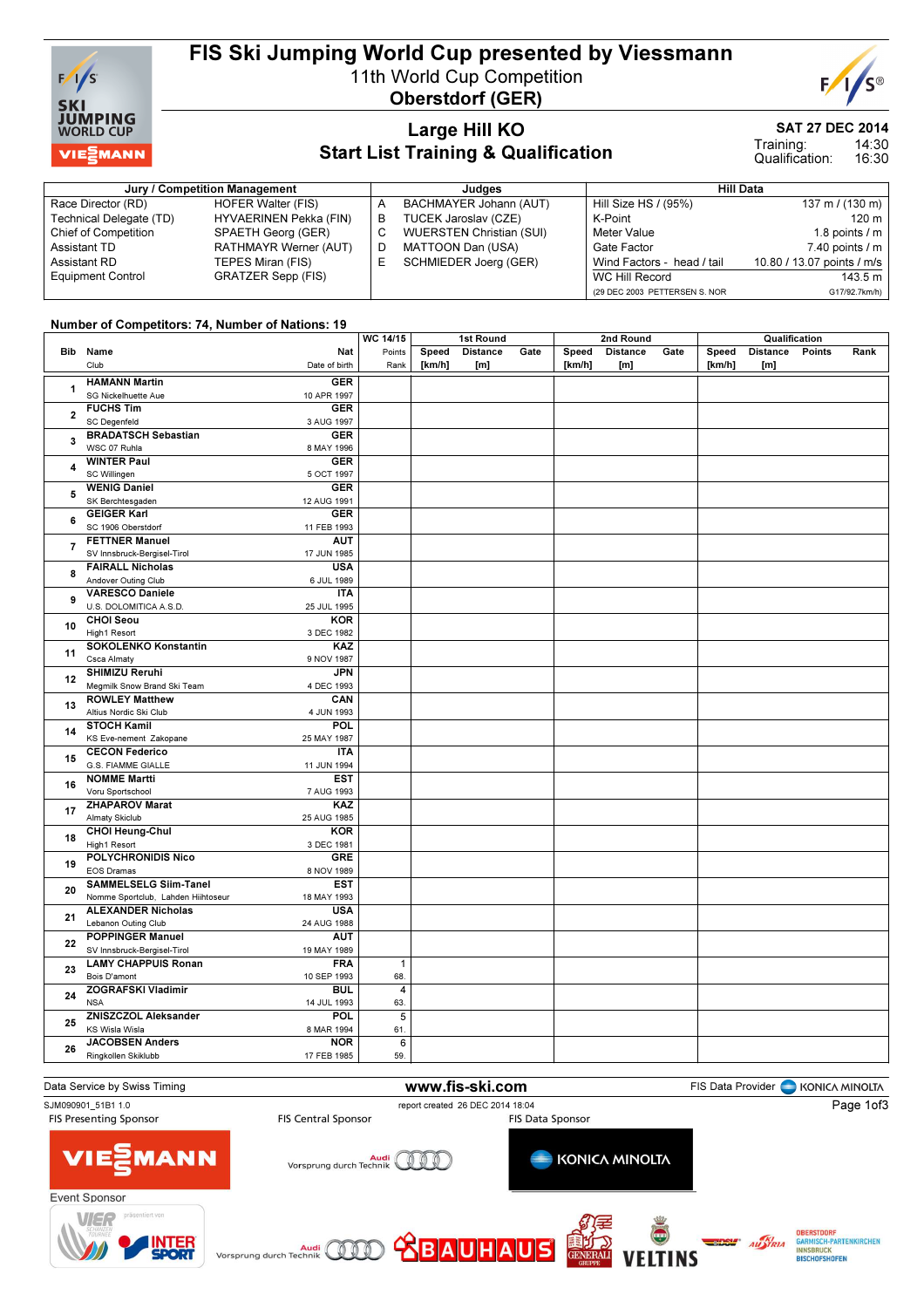

## FIS Ski Jumping World Cup presented by Viessmann

11th World Cup Competition

Oberstdorf (GER)



Large Hill KO Start List Training & Qualification SAT 27 DEC 2014

14:30 16:30 Training: Qualification:

|    |                                                                                   | <b>WC 14/15</b> |        | 1st Round       |      |        | 2nd Round       |      |        | Qualification   |               |      |
|----|-----------------------------------------------------------------------------------|-----------------|--------|-----------------|------|--------|-----------------|------|--------|-----------------|---------------|------|
|    | Nat<br>Bib Name                                                                   | Points          | Speed  | <b>Distance</b> | Gate | Speed  | <b>Distance</b> | Gate | Speed  | <b>Distance</b> | <b>Points</b> | Rank |
|    | Club<br>Date of birth                                                             | Rank            | [km/h] | [m]             |      | [km/h] | [m]             |      | [km/h] | [m]             |               |      |
| 27 | <b>HAJEK Antonin</b><br>CZE                                                       | $\overline{7}$  |        |                 |      |        |                 |      |        |                 |               |      |
|    | Dukla Liberec<br>12 FEB 1987                                                      | 56.             |        |                 |      |        |                 |      |        |                 |               |      |
| 28 | <b>POL</b><br><b>MURANKA Klemens</b><br>TS Wisla Zakopane<br>31 AUG 1994          | 10<br>54.       |        |                 |      |        |                 |      |        |                 |               |      |
|    | <b>HAZETDINOV Ilmir</b><br><b>RUS</b>                                             | 11              |        |                 |      |        |                 |      |        |                 |               |      |
| 29 | <b>CSKA</b><br>28 OCT 1991                                                        | 51.             |        |                 |      |        |                 |      |        |                 |               |      |
| 30 | <b>KUBACKI Dawid</b><br>POL                                                       | 11              |        |                 |      |        |                 |      |        |                 |               |      |
|    | TS Wisla Zakopane<br>12 MAR 1990<br><b>KOBAYASHI Junshiro</b><br><b>JPN</b>       | 51.<br>13       |        |                 |      |        |                 |      |        |                 |               |      |
| 31 | Megmilk Snow Brand Ski Team<br>11 JUN 1991                                        | 50.             |        |                 |      |        |                 |      |        |                 |               |      |
| 32 | <b>DIETHART Thomas</b><br>AUT                                                     | 14              |        |                 |      |        |                 |      |        |                 |               |      |
|    | UVB Hinzenbach-Oberoesterreich<br>25 FEB 1992                                     | 49.             |        |                 |      |        |                 |      |        |                 |               |      |
| 33 | <b>KOIVURANTA Anssi</b><br><b>FIN</b><br>Kuusamon Erä-Veikot<br>3 JUL 1988        | 15<br>45.       |        |                 |      |        |                 |      |        |                 |               |      |
|    | <b>CZE</b><br><b>JANDA Jakub</b>                                                  | 15              |        |                 |      |        |                 |      |        |                 |               |      |
| 34 | Dukla Liberec<br>27 APR 1978                                                      | 45.             |        |                 |      |        |                 |      |        |                 |               |      |
| 35 | <b>MAKSIMOCHKIN Mikhail</b><br><b>RUS</b>                                         | 17              |        |                 |      |        |                 |      |        |                 |               |      |
|    | Nizhniy Novgorod<br>29 AUG 1993                                                   | 43.             |        |                 |      |        |                 |      |        |                 |               |      |
| 36 | <b>NIEMI Sami</b><br><b>FIN</b><br>Ounasvaaran Hiihtoseura<br>16 FEB 1991         | 18<br>41.       |        |                 |      |        |                 |      |        |                 |               |      |
|    | <b>SAKUYAMA Kento</b><br><b>JPN</b>                                               | 18              |        |                 |      |        |                 |      |        |                 |               |      |
| 37 | Kitano Construction Corp.Ski Team<br>3 JUL 1990                                   | 41.             |        |                 |      |        |                 |      |        |                 |               |      |
| 38 | <b>SLO</b><br><b>LANISEK Anze</b>                                                 | $\overline{23}$ |        |                 |      |        |                 |      |        |                 |               |      |
|    | <b>Ssk Menges</b><br>20 APR 1996                                                  | 39.             |        |                 |      |        |                 |      |        |                 |               |      |
| 39 | ZIOBRO Jan<br>POL<br><b>WKS Zakopane</b><br>24 JUN 1991                           | 23<br>39.       |        |                 |      |        |                 |      |        |                 |               |      |
|    | <b>VASSILIEV Dimitry</b><br><b>RUS</b>                                            | 29              |        |                 |      |        |                 |      |        |                 |               |      |
| 40 | Ufa Dinamo<br>26 DEC 1979                                                         | 35.             |        |                 |      |        |                 |      |        |                 |               |      |
| 41 | <b>GER</b><br><b>LEYHE Stephan</b>                                                | 29              |        |                 |      |        |                 |      |        |                 |               |      |
|    | SC Willingen<br>5 JAN 1992                                                        | 35.             |        |                 |      |        |                 |      |        |                 |               |      |
| 42 | <b>SJOEEN Phillip</b><br><b>NOR</b><br><b>Bekkelaget Sk</b><br>24 DEC 1995        | 29<br>35.       |        |                 |      |        |                 |      |        |                 |               |      |
| 43 | <b>BRESADOLA Davide</b><br><b>ITA</b>                                             | 31              |        |                 |      |        |                 |      |        |                 |               |      |
|    | C.S. Esercito<br>10 SEP 1988                                                      | 34.             |        |                 |      |        |                 |      |        |                 |               |      |
| 44 | <b>FORFANG Johann Andre</b><br><b>NOR</b>                                         | 34              |        |                 |      |        |                 |      |        |                 |               |      |
|    | Tromsoe Skiklubb<br>4 JUL 1995<br><b>WANK Andreas</b><br><b>GER</b>               | 33.<br>39       |        |                 |      |        |                 |      |        |                 |               |      |
| 45 | SC Hinterzarten<br>18 FEB 1988                                                    | 30.             |        |                 |      |        |                 |      |        |                 |               |      |
| 46 | <b>SLO</b><br><b>DEZMAN Nejc</b>                                                  | 39              |        |                 |      |        |                 |      |        |                 |               |      |
|    | SK Triglav Kranj<br>7 DEC 1992                                                    | 30.             |        |                 |      |        |                 |      |        |                 |               |      |
| 47 | <b>DESCOMBES SEVOIE Vincent</b><br><b>FRA</b><br>Douanes - Chamonix<br>9 JAN 1984 | 41<br>29.       |        |                 |      |        |                 |      |        |                 |               |      |
|    | <b>TAKEUCHI Taku</b><br><b>JPN</b>                                                | 44              |        |                 |      |        |                 |      |        |                 |               |      |
| 48 | Kitano Construction Corp. Ski Club<br>20 MAY 1987                                 | 28.             |        |                 |      |        |                 |      |        |                 |               |      |
| 49 | <b>TANDE Daniel-Andre</b><br><b>NOR</b>                                           | 51              |        |                 |      |        |                 |      |        |                 |               |      |
|    | Kongsberg If<br>24 JAN 1994                                                       | 27.             |        |                 |      |        |                 |      |        |                 |               |      |
| 50 | <b>MAEAETTAE Jarkko</b><br><b>FIN</b><br>Kainuun Hiihtoseura<br>28 DEC 1994       | 55<br>26.       |        |                 |      |        |                 |      |        |                 |               |      |
|    | <b>CZE</b><br><b>MATURA Jan</b>                                                   | 60              |        |                 |      |        |                 |      |        |                 |               |      |
| 51 | 29 JAN 1980<br>Dukla Liberec                                                      | 25.             |        |                 |      |        |                 |      |        |                 |               |      |
| 52 | <b>BOYARINTSEV Vladislav</b><br><b>RUS</b>                                        | 64              |        |                 |      |        |                 |      |        |                 |               |      |
|    | <b>CSKA</b><br>31 OCT 1994<br><b>GER</b><br><b>NEUMAYER Michael</b>               | 24.<br>70       |        |                 |      |        |                 |      |        |                 |               |      |
| 53 | SC 1906 Oberstdorf<br>15 JAN 1979                                                 | 23.             |        |                 |      |        |                 |      |        |                 |               |      |
| 54 | <b>AUT</b><br><b>KOFLER Andreas</b>                                               | 103             |        |                 |      |        |                 |      |        |                 |               |      |
|    | SV Innsbruck-Bergisel-Tirol<br>17 MAY 1984                                        | 21.             |        |                 |      |        |                 |      |        |                 |               |      |
| 55 | <b>ZYLA Piotr</b><br><b>POL</b>                                                   | 104             |        |                 |      |        |                 |      |        |                 |               |      |
|    | KS Wisla Wisla<br>16 JAN 1987<br><b>ASIKAINEN Lauri</b><br><b>FIN</b>             | 20.<br>127      |        |                 |      |        |                 |      |        |                 |               |      |
| 56 | Kuusamon Erae-Veikot<br>28 MAY 1989                                               | 19.             |        |                 |      |        |                 |      |        |                 |               |      |
| 57 | <b>KRANJEC Robert</b><br><b>SLO</b>                                               | 134             |        |                 |      |        |                 |      |        |                 |               |      |
|    | SK Triglav Kranj<br>16 JUL 1981                                                   | 18.             |        |                 |      |        |                 |      |        |                 |               |      |